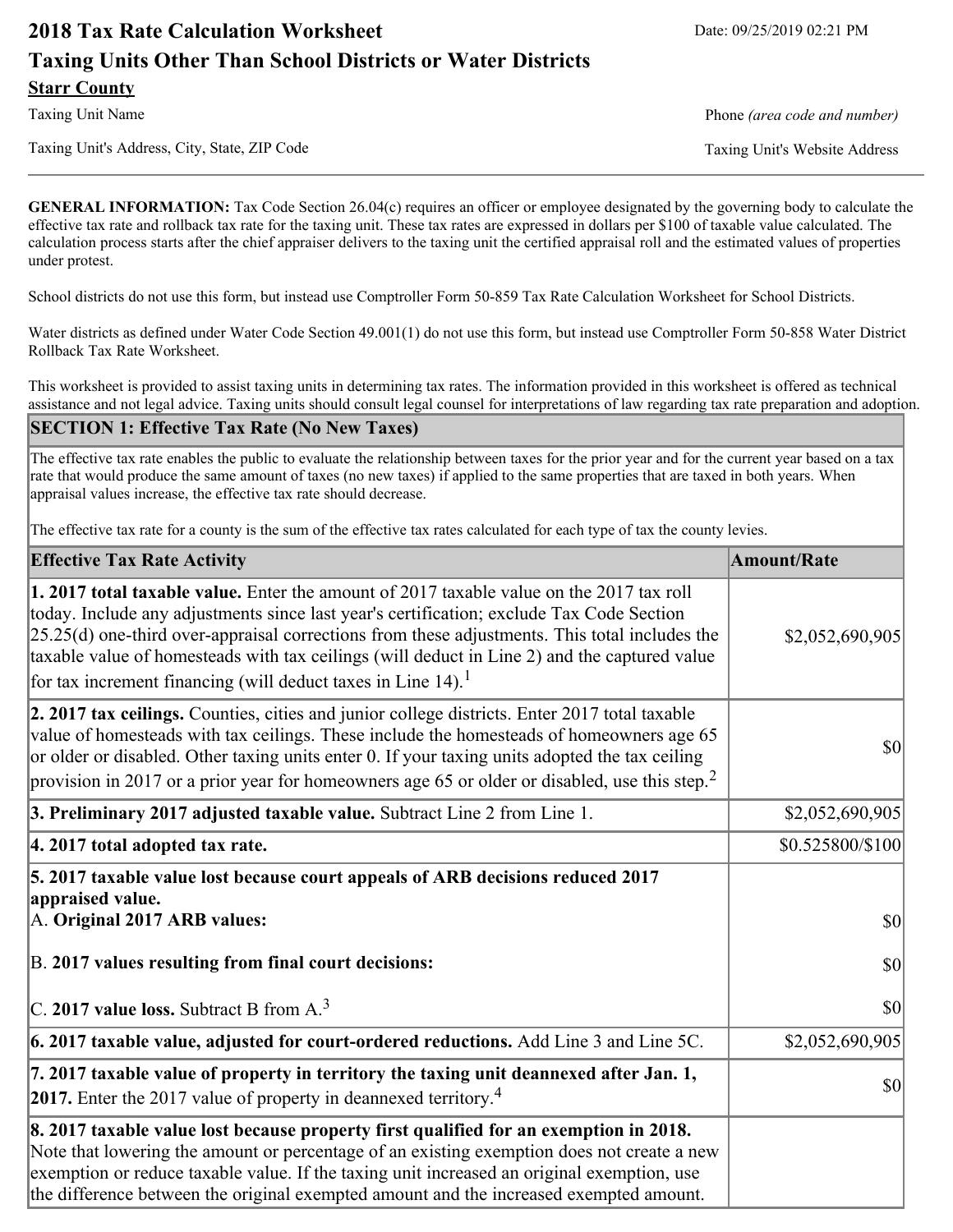| Do not include value lost due to freeport or goods-in-transit exemptions.                                                                                                                                                                                                                                                                                                                                             |                 |
|-----------------------------------------------------------------------------------------------------------------------------------------------------------------------------------------------------------------------------------------------------------------------------------------------------------------------------------------------------------------------------------------------------------------------|-----------------|
| A. Absolute exemptions. Use 2017 market value:                                                                                                                                                                                                                                                                                                                                                                        | \$1,039,329     |
| B. Partial exemptions. 2018 exemption amount or 2018 percentage exemption times 2017<br>value:                                                                                                                                                                                                                                                                                                                        | \$2,348,135     |
| C. Value loss. Add A and $B^5$ .                                                                                                                                                                                                                                                                                                                                                                                      | \$3,387,464     |
| 9. 2017 taxable value lost because property first qualified for agricultural appraisal (1-<br>d or 1-d-1), timber appraisal, recreational/scenic appraisal or public access airport<br>special appraisal in 2018. Use only properties that qualified in 2018 for the first time; do<br>not use properties that qualified in 2017.                                                                                     |                 |
| A. 2017 market value:                                                                                                                                                                                                                                                                                                                                                                                                 | \$2,235,622     |
| B. 2018 productivity or special appraised value:                                                                                                                                                                                                                                                                                                                                                                      | \$120,000       |
| C. Value loss. Subtract B from $A6$                                                                                                                                                                                                                                                                                                                                                                                   | \$2,115,622     |
| 10. Total adjustments for lost value. Add lines 7, 8C and 9C.                                                                                                                                                                                                                                                                                                                                                         | \$5,503,086     |
| 11. 2017 adjusted taxable value. Subtract Line 10 from Line 6.                                                                                                                                                                                                                                                                                                                                                        | \$2,047,187,819 |
| 12. Adjusted 2017 taxes. Multiply Line 4 by Line 11 and divide by \$100.                                                                                                                                                                                                                                                                                                                                              | \$10,764,113    |
| 13. Taxes refunded for years preceding tax year 2017. Enter the amount of taxes refunded<br>by the taxing unit for tax years preceding tax year 2017. Types of refunds include court<br>decisions, Tax Code Section 25.25(b) and (c) corrections and Tax Code Section 31.11<br>payment errors. Do not include refunds for tax year 2017. This line applies only to tax years<br>preceding tax year 2017. <sup>7</sup> | \$6,625         |
| 14. Taxes in tax increment financing (TIF) for tax year 2017. Enter the amount of taxes<br>paid into the tax increment fund for a reinvestment zone as agreed by the taxing unit. If the<br>taxing unit has no 2018 captured appraised value in Line 16D, enter 0.8                                                                                                                                                   | $ 10\rangle$    |
| 15. Adjusted 2017 taxes with refunds and TIF adjustment. Add Lines 12 and 13, subtract<br>Line $14.9$                                                                                                                                                                                                                                                                                                                 | \$10,770,738    |
| 16. Total 2018 taxable value on the 2018 certified appraisal roll today. This value<br>includes only certified values and includes the total taxable value of homesteads with tax<br>ceilings (will deduct in Line 18). These homesteads include homeowners age 65 or older or<br>disabled. <sup>10</sup>                                                                                                             |                 |
| A. Certified values:                                                                                                                                                                                                                                                                                                                                                                                                  | \$2,047,831,188 |
| B. Counties: Include railroad rolling stock values certified by the Comptroller's office:                                                                                                                                                                                                                                                                                                                             | \$0             |
| C. Pollution control and energy storage system exemption: Deduct the value of property<br>exempted for the current tax year for the first time as pollution control or energy storage<br>system property:                                                                                                                                                                                                             | $ 10\rangle$    |
| D. Tax increment financing: Deduct the 2018 captured appraised value of property taxable<br>by a taxing unit in a tax increment financing zone for which the 2018 taxes will be deposited<br>into the tax increment fund. Do not include any new property value that will be included in<br>Line 21 below. $11$                                                                                                       | $ 10\rangle$    |
| <b>E. Total 2018 value.</b> Add A and B, then subtract C and D.                                                                                                                                                                                                                                                                                                                                                       | \$2,047,831,188 |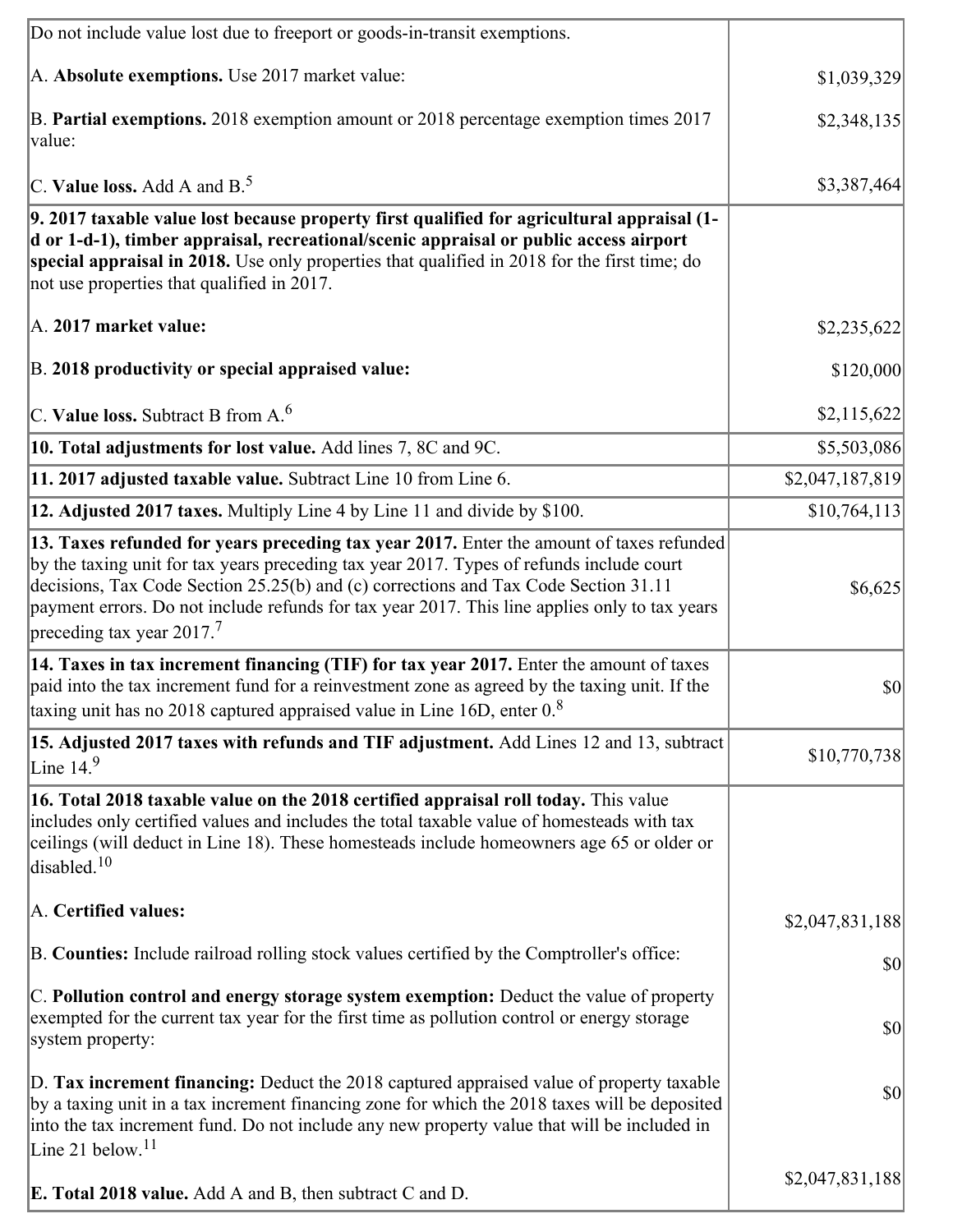| $ 17$ . Total value of properties under protest or not included on certified appraisal roll. <sup>12</sup>                                                                                                                                                                                                                                                                                                                                                                                                                                                                                                                                                                                                               |                                     |
|--------------------------------------------------------------------------------------------------------------------------------------------------------------------------------------------------------------------------------------------------------------------------------------------------------------------------------------------------------------------------------------------------------------------------------------------------------------------------------------------------------------------------------------------------------------------------------------------------------------------------------------------------------------------------------------------------------------------------|-------------------------------------|
| A. 2018 taxable value of properties under protest. The chief appraiser certifies a list of<br>properties still under ARB protest. The list shows the appraisal district's value and the<br>taxpayer's claimed value, if any, or an estimate of the value if the taxpayer wins. For each of<br>the properties under protest, use the lowest of these values. Enter the total value. <sup>13</sup>                                                                                                                                                                                                                                                                                                                         | \$2,057,848                         |
| B. 2018 value of properties not under protest or included on certified appraisal roll.<br>The chief appraiser gives taxing units a list of those taxable properties that the chief<br>appraiser knows about, but are not included in the appraisal roll certification. These<br>properties also are not on the list of properties that are still under protest. On this list of<br>properties, the chief appraiser includes the market value, appraised value and exemptions for<br>the preceding year and a reasonable estimate of the market value, appraised value and<br>exemptions for the current year. Use the lower market, appraised or taxable value (as<br>appropriate). Enter the total value. <sup>14</sup> | $\vert \mathbf{S} \mathbf{0} \vert$ |
| C. Total value under protest or not certified: Add A and B.                                                                                                                                                                                                                                                                                                                                                                                                                                                                                                                                                                                                                                                              | \$2,057,848                         |
| 18. 2018 tax ceilings. Counties, cities and junior colleges enter 2018 total taxable value of<br>homesteads with tax ceilings. These include the homesteads of homeowners age 65 or older<br>or disabled. Other taxing units enter 0. If your taxing units adopted the tax ceiling provision<br>in 2017 or a prior year for homeowners age 65 or older or disabled, use this step. <sup>15</sup>                                                                                                                                                                                                                                                                                                                         | $\vert \mathbf{S} \mathbf{0} \vert$ |
| 19. 2018 total taxable value. Add Lines 16E and 17C. Subtract Line 18.                                                                                                                                                                                                                                                                                                                                                                                                                                                                                                                                                                                                                                                   | \$2,049,889,036                     |
| 20. Total 2018 taxable value of properties in territory annexed after Jan. 1, 2017.<br>Include both real and personal property. Enter the 2018 value of property in territory<br>annexed. <sup>16</sup>                                                                                                                                                                                                                                                                                                                                                                                                                                                                                                                  | $ 10\rangle$                        |
| 21. Total 2018 taxable value of new improvements and new personal property located<br>in new improvements. New means the item was not on the appraisal roll in 2017. An<br>improvement is a building, structure, fixture or fence erected on or affixed to land. New<br>additions to existing improvements may be included if the appraised value can be<br>determined. New personal property in a new improvement must have been brought into the<br>taxing unit after Jan. 1, 2017, and be located in a new improvement. New improvements do<br>include property on which a tax abatement agreement has expired for $2018$ . <sup>17</sup>                                                                             | \$35,255,760                        |
| 22. Total adjustments to the 2018 taxable value. Add Lines 20 and 21.                                                                                                                                                                                                                                                                                                                                                                                                                                                                                                                                                                                                                                                    | \$35,255,760                        |
| 23. 2018 adjusted taxable value. Subtract Line 22 from Line 19.                                                                                                                                                                                                                                                                                                                                                                                                                                                                                                                                                                                                                                                          | \$2,014,633,276                     |
| 24. 2018 effective tax rate. Divide Line 15 by Line 23 and multiply by $$100.18$                                                                                                                                                                                                                                                                                                                                                                                                                                                                                                                                                                                                                                         | \$0.534625/\$100                    |
| 25. COUNTIES ONLY. Add together the effective tax rates for each type of tax the county<br>levies. The total is the 2018 county effective tax rate. <sup>19</sup>                                                                                                                                                                                                                                                                                                                                                                                                                                                                                                                                                        | \$0.761969/\$100                    |

- 
- <sup>1</sup>Tex. Tax Code Section 26.012(14) <sup>9</sup>Tex. Tax Code Section 26.012(13) <sup>9</sup>Tex. Tax Code Section 26.012
- <sup>2</sup>Tex. Tax Code Section 26.012(14) <sup>10</sup>Tex. Tax Code Section 26.012<br><sup>3</sup>Tex. Tax Code Section 26.03(c) <sup>11</sup>Tex. Tax Code Section 26.03(c)
	- <sup>12</sup>Tex. Tax Code Section 26.01(c) and (d) <sup>13</sup>Tex. Tax Code Section 26.01(c)
- ${}^{3}$ Tex. Tax Code Section 26.012(13)<br> ${}^{4}$ Tex. Tax Code Section 26.012(15)
- <sup>5</sup>Tex. Tax Code Section 26.012(15) <sup>13</sup>Tex. Tax Code Section 26.01(c)<br><sup>6</sup>Tex. Tax Code Section 26.012(15) <sup>14</sup>Tex. Tax Code Section 26.01(d)
- <sup>6</sup>Tex. Tax Code Section 26.012(15) <sup>14</sup>Tex. Tax Code Section 26.01(d)<br><sup>7</sup>Tex. Tax Code Section 26.012(13) <sup>15</sup>Tex. Tax Code Section 26.012(6)
	-
- $7$ Tex. Tax Code Section 26.012(13)<br><sup>8</sup>Tex. Tax Code Section 26.03(c)
- $16$ Tex. Tax Code Section 26.012(17)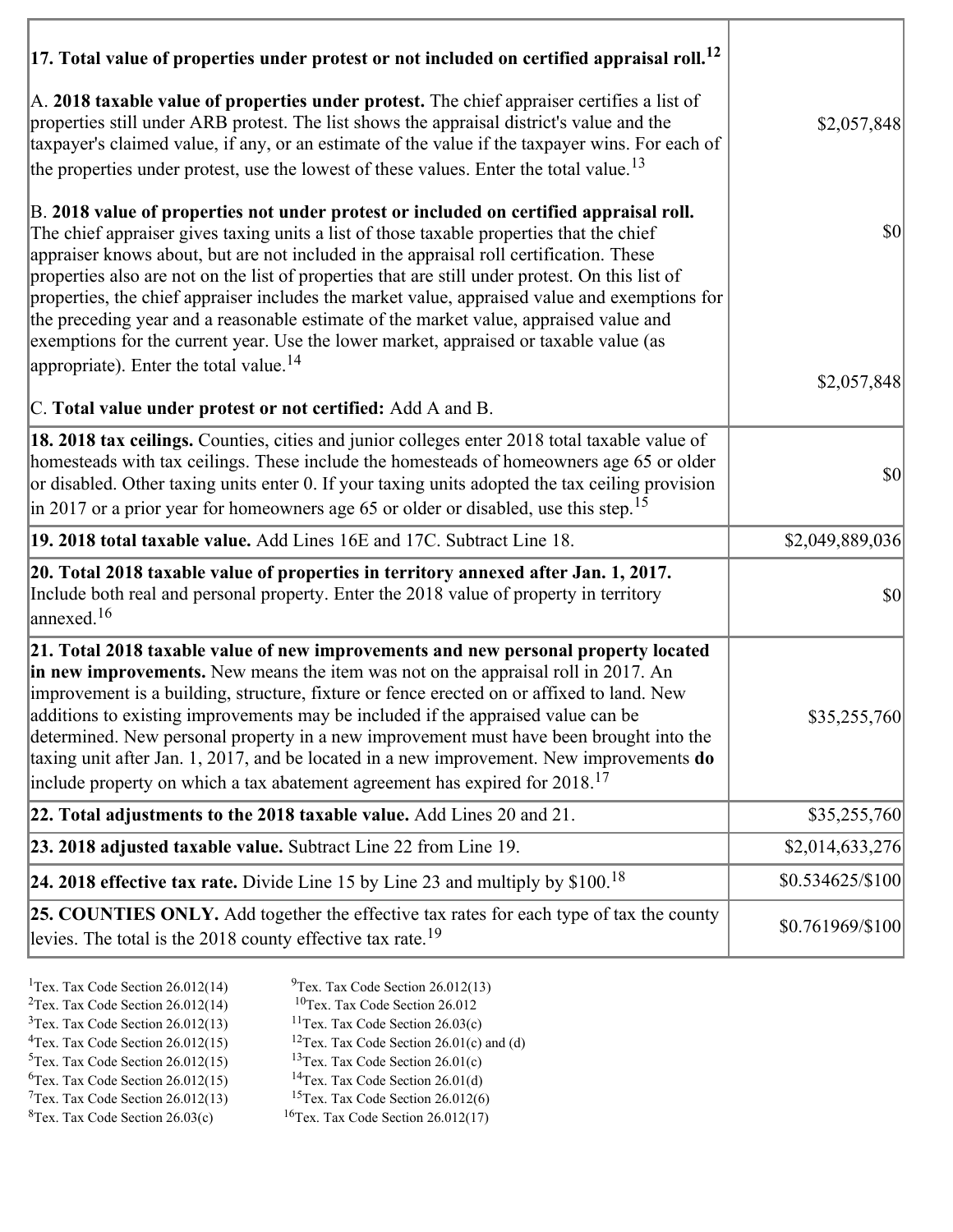## **SECTION 2: Rollback Tax Rate**

The rollback tax rate is split into two separate rates:

- 1. **Maintenance and Operations (M&O):** The M&O portion is the tax rate that is needed to raise the same amount of taxes that the taxing unit levied in the prior year plus eight percent. This rate accounts for such things as salaries, utilities and day-to-day operations.
- 2. **Debt:** The debt tax rate includes the debt service necessary to pay the taxing unit's debt payments in the coming year. This rate accounts for principal and interest on bonds and other debt secured by property tax revenue.

The rollback tax rate for a county is the sum of the rollback tax rates calculated for each type of tax the county levies. In most cases the rollback tax rate exceeds the effective tax rate, but occasionally decreases in a taxing unit's debt service will cause the effective tax rate to be higher than the rollback tax rate.

| <b>Rollback Tax Rate Activity</b>                                                                                                                                                                                                                                                                                                                                                                                                                                                                                                                                                                                                                                       | <b>Amount/Rate</b> |
|-------------------------------------------------------------------------------------------------------------------------------------------------------------------------------------------------------------------------------------------------------------------------------------------------------------------------------------------------------------------------------------------------------------------------------------------------------------------------------------------------------------------------------------------------------------------------------------------------------------------------------------------------------------------------|--------------------|
| 26. 2017 maintenance and operations ( $M&O$ ) tax rate.                                                                                                                                                                                                                                                                                                                                                                                                                                                                                                                                                                                                                 | \$0.525800/\$100   |
| 27. 2017 adjusted taxable value. Enter the amount from Line 11.                                                                                                                                                                                                                                                                                                                                                                                                                                                                                                                                                                                                         | \$2,047,187,819    |
| 28. 2017 M&O taxes.                                                                                                                                                                                                                                                                                                                                                                                                                                                                                                                                                                                                                                                     |                    |
| A. Multiply Line 26 by Line 27 and divide by \$100.                                                                                                                                                                                                                                                                                                                                                                                                                                                                                                                                                                                                                     | \$10,764,113       |
| B. Cities, counties and hospital districts with additional sales tax: Amount of additional<br>sales tax collected and spent on M&O expenses in 2017. Enter amount from full year's sales<br>tax revenue spent for M&O in 2017 fiscal year, if any. Other taxing units enter 0. Counties<br>exclude any amount that was spent for economic development grants from the amount of<br>sales tax spent.                                                                                                                                                                                                                                                                     | $ 10\rangle$       |
| C. Counties: Enter the amount for the state criminal justice mandate. If second or later year,<br>the amount is for increased cost above last year's amount. Other taxing units enter 0.                                                                                                                                                                                                                                                                                                                                                                                                                                                                                | $ 10\rangle$       |
| D. Transferring function: If discontinuing all of a department, function or activity and<br>transferring it to another taxing unit by written contract, enter the amount spent by the taxing<br>unit discontinuing the function in the 12 months preceding the month of this calculation. If<br>the taxing unit did not operate this function for this 12-month period, use the amount spent<br>in the last full fiscal year in which the taxing unit operated the function. The taxing unit<br>discontinuing the function will subtract this amount in H below. The taxing unit receiving<br>the function will add this amount in H below. Other taxing units enter 0. | $ 10\rangle$       |
| E. Taxes refunded for years preceding tax year 2017: Enter the amount of M&O taxes<br>refunded in the preceding year for taxes before that year. Types of refunds include court<br>decisions, Tax Code Section 25.25(b) and (c) corrections and Section 31.11 payment errors.<br>Do not include refunds for tax year 2017. This line applies only to tax years preceding tax<br> year 2017.                                                                                                                                                                                                                                                                             | \$6,625            |
| F. Enhanced indigent health care expenditures: Enter the increased amount for the<br>current year's enhanced indigent health care expenditures above the preceding tax year's<br>enhanced indigent health care expenditures, less any state assistance.                                                                                                                                                                                                                                                                                                                                                                                                                 | $ 10\rangle$       |
| G. Taxes in TIF: Enter the amount of taxes paid into the tax increment fund for a<br>reinvestment zone as agreed by the taxing unit. If the taxing unit has no 2018 captured<br>appraised value in Line 16D, enter 0.                                                                                                                                                                                                                                                                                                                                                                                                                                                   | $ 10\rangle$       |
| H. Adjusted M&O Taxes. Add A, B, C, E and F. For taxing unit with D, subtract if<br>discontinuing function and add if receiving function. Subtract G.                                                                                                                                                                                                                                                                                                                                                                                                                                                                                                                   | \$10,770,738       |
| 29. 2018 adjusted taxable value. Enter Line 23 from the Effective Tax Rate Worksheet.                                                                                                                                                                                                                                                                                                                                                                                                                                                                                                                                                                                   | \$2,014,633,276    |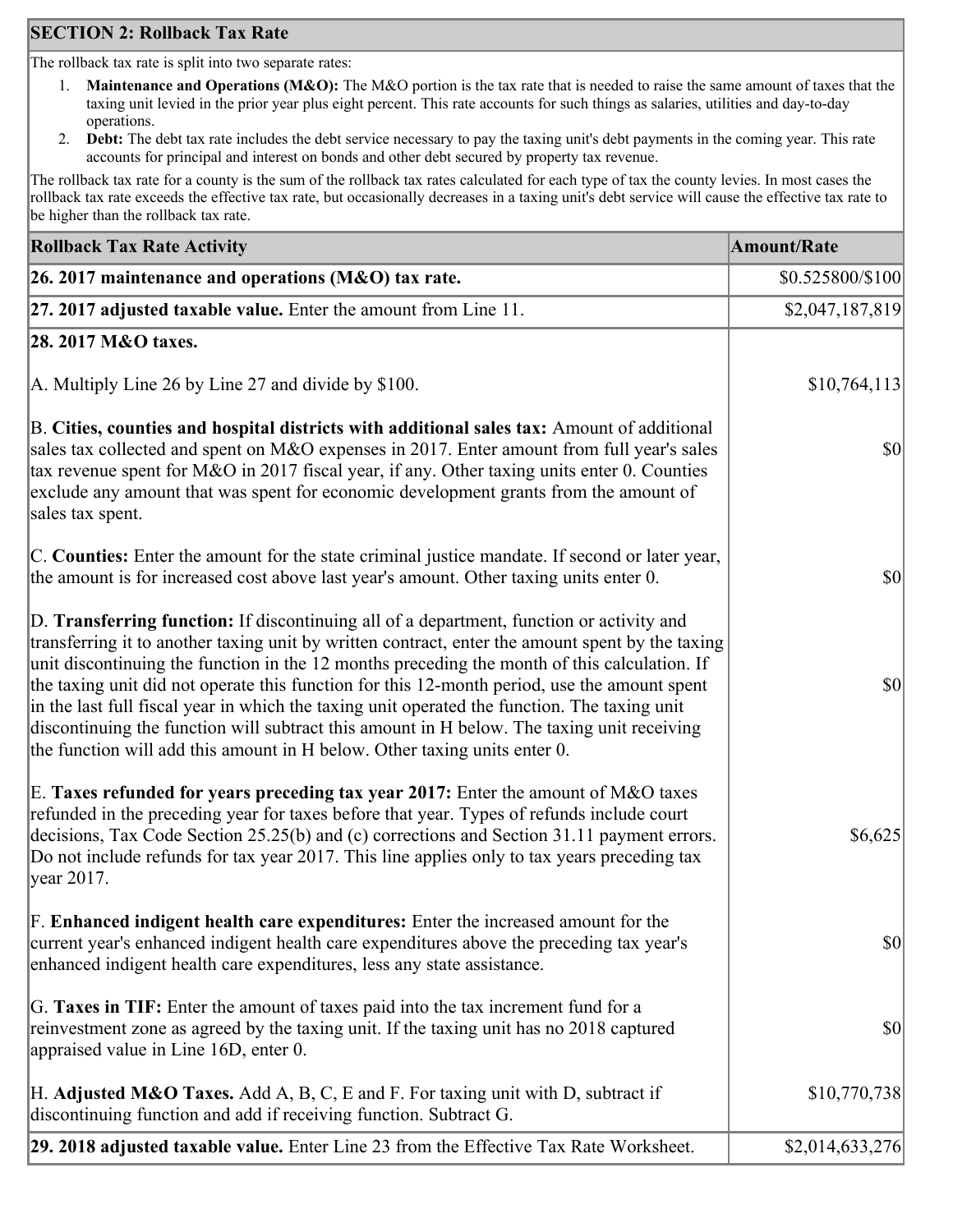| 30. 2018 effective maintenance and operations rate. Divide Line 28H by Line 29 and<br>multiply by \$100.                                                                                                                                                                                                                                                                                      | $$0.534625/\$100$ |
|-----------------------------------------------------------------------------------------------------------------------------------------------------------------------------------------------------------------------------------------------------------------------------------------------------------------------------------------------------------------------------------------------|-------------------|
| $31.2018$ rollback maintenance and operation rate. Multiply Line 30 by 1.08.                                                                                                                                                                                                                                                                                                                  | \$0.577395/\$100  |
| 32. Total 2018 debt to be paid with property taxes and additional sales tax revenue.<br>Debt means the interest and principal that will be paid on debts that:<br>$(1)$ are paid by property taxes,<br>$(2)$ are secured by property taxes,<br>$(3)$ are scheduled for payment over a period longer than one year and<br>$(4)$ are not classified in the taxing unit's budget as M&O expenses |                   |
| A. Debt also includes contractual payments to other taxing units that have incurred debts on<br>behalf of this taxing unit, if those debts meet the four conditions above. Include only<br>amounts that will be paid from property tax revenue. Do not include appraisal district budget<br>payments. Enter debt amount.                                                                      | \$643,467         |
| B. Subtract <b>unencumbered fund amount</b> used to reduce total debt.                                                                                                                                                                                                                                                                                                                        | \$0               |
| C. Subtract <b>amount paid</b> from other resources.                                                                                                                                                                                                                                                                                                                                          |                   |
| D. Adjusted debt. Subtract B and C from A.                                                                                                                                                                                                                                                                                                                                                    | \$0               |
|                                                                                                                                                                                                                                                                                                                                                                                               | \$643,467         |
| 33. Certified 2017 excess debt collections. Enter the amount certified by the collector.                                                                                                                                                                                                                                                                                                      | \$0               |
| 34. Adjusted 2018 debt. Subtract Line 33 from Line 32D.                                                                                                                                                                                                                                                                                                                                       | \$643,467         |
| 35. Certified 2018 anticipated collection rate. Enter the rate certified by the collector. If<br>the rate is 100 percent or greater, enter 100 percent.                                                                                                                                                                                                                                       | 100.00%           |
| 36. 2018 debt adjusted for collections. Divide Line 34 by Line 35                                                                                                                                                                                                                                                                                                                             | \$643,467         |
| <b>37. 2018 total taxable value.</b> Enter the amount on Line 19.                                                                                                                                                                                                                                                                                                                             | \$2,049,889,036   |
| <b>38. 2018 debt tax rate.</b> Divide Line 36 by Line 37 and multiply by \$100.                                                                                                                                                                                                                                                                                                               | \$0.031390/\$100  |
| 39. 2018 rollback tax rate. Add Lines 31 and 38.                                                                                                                                                                                                                                                                                                                                              | \$0.608785/\$100  |
| 40. COUNTIES ONLY. Add together the rollback tax rates for each type of tax the county<br>levies. The total is the 2018 county rollback tax rate.                                                                                                                                                                                                                                             | \$0.854316/\$100  |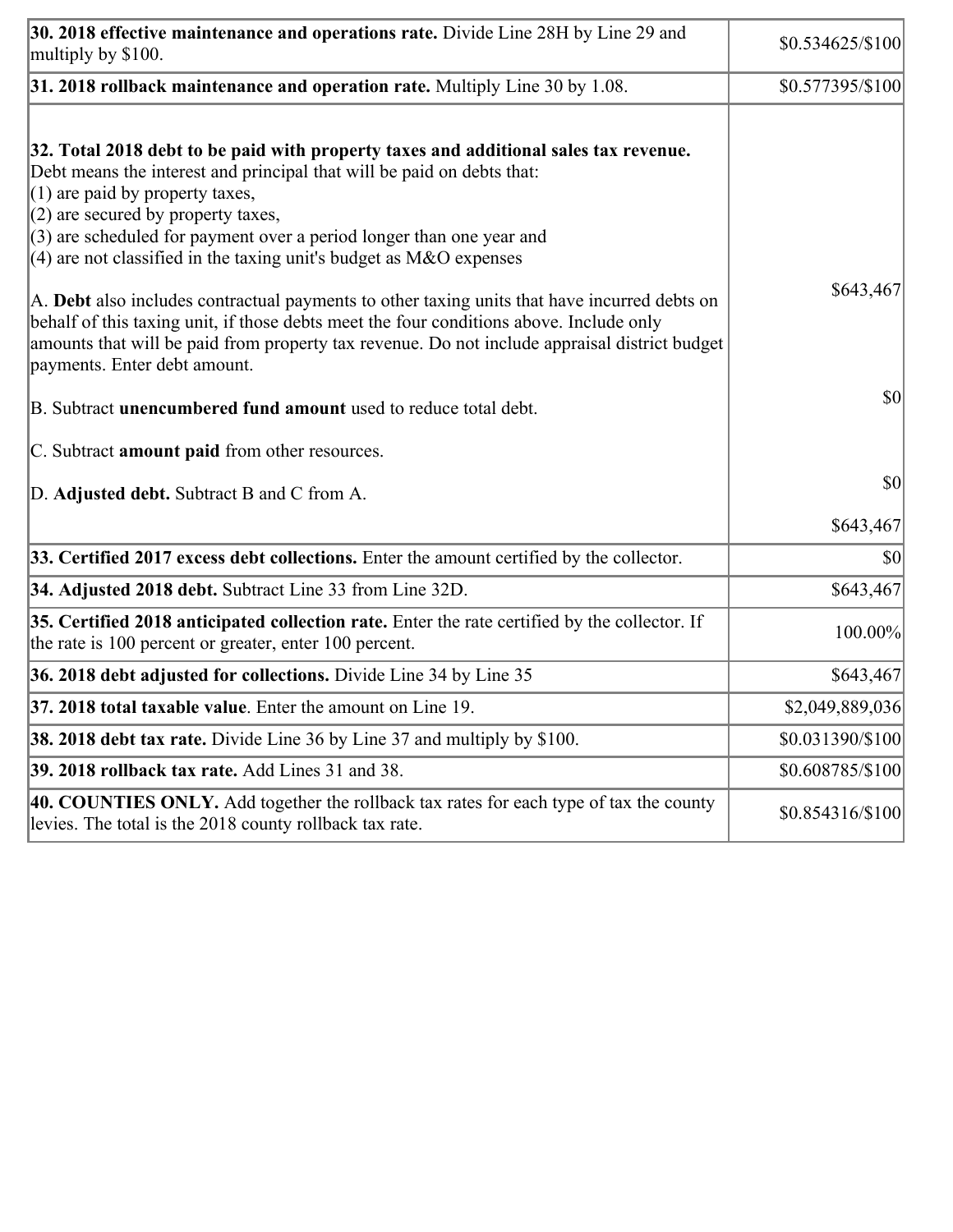# **2018 Tax Rate Calculation Worksheet** Date: 09/25/2019 02:21 PM **Taxing Units Other Than School Districts or Water Districts Starr County**

Taxing Unit Name **Phone** *(area code and number)* Phone *(area code and number)* 

Taxing Unit's Address, City, State, Zip Taxing Unit's Website Address

**GENERAL INFORMATION:** Tax Code Section 26.04(c) requires an officer or employee designated by the governing body to calculate the effective tax rate and rollback tax rate for the taxing unit. These tax rates are expressed in dollars per \$100 of taxable value calculated. The calculation process starts after the chief appraiser delivers to the taxing unit the certified appraisal roll and the estimated values of properties under protest.

**\_\_\_\_\_\_\_\_\_\_\_\_\_\_\_\_\_\_\_\_\_\_\_\_\_\_\_\_\_\_\_\_\_\_** \_\_\_\_\_\_\_\_\_\_\_\_\_\_\_\_\_\_\_\_\_\_\_\_\_

School districts do not use this form, but instead use Comptroller Form 50-859 Tax Rate Calculation Worksheet for School Districts.

Water districts as defined under Water Code Section 49.001(1) do not use this form, but instead use Comptroller Form 50-858 Water District Rollback Tax Rate Worksheet.

This worksheet is provided to assist taxing units in determining tax rates. The information provided in this worksheet is offered as technical assistance and not legal advice. Taxing units should consult legal counsel for interpretations of law regarding tax rate preparation and adoption.

#### **SECTION 1: Effective Tax Rate (No New Taxes) (Farm to Market/ Flood Control Fund)**

The effective tax rate enables the public to evaluate the relationship between taxes for the prior year and for the current year based on a tax rate that would produce the same amount of taxes (no new taxes) if applied to the same properties that are taxed in both years. When appraisal values increase, the effective tax rate should decrease.

The effective tax rate for a county is the sum of the effective tax rates calculated for each type of tax the county levies.

| <b>Effective Tax Rate Activity</b>                                                                                                                                                                                                                                                                                                                                                                                                                                   | <b>Amount/Rate</b> |
|----------------------------------------------------------------------------------------------------------------------------------------------------------------------------------------------------------------------------------------------------------------------------------------------------------------------------------------------------------------------------------------------------------------------------------------------------------------------|--------------------|
| 1. 2017 total taxable value. Enter the amount of 2017 taxable value on the 2017 tax roll<br>today. Include any adjustments since last year's certification; exclude Tax Code Section<br>$[25.25(d)$ one-third over-appraisal corrections from these adjustments. This total includes the<br>taxable value of homesteads with tax ceilings (will deduct in Line 2) and the captured value<br>for tax increment financing (will deduct taxes in Line 14). <sup>1</sup> | \$2,027,401,785    |
| 2. 2017 tax ceilings. Counties, cities and junior college districts. Enter 2017 total taxable<br>value of homesteads with tax ceilings. These include the homesteads of homeowners age 65<br>or older or disabled. Other taxing units enter 0. If your taxing units adopted the tax ceiling<br>provision in 2017 or a prior year for homeowners age 65 or older or disabled, use this step. <sup>2</sup>                                                             | $ 10\rangle$       |
| 3. Preliminary 2017 adjusted taxable value. Subtract Line 2 from Line 1.                                                                                                                                                                                                                                                                                                                                                                                             | \$2,027,401,785    |
| 4. 2017 total adopted tax rate.                                                                                                                                                                                                                                                                                                                                                                                                                                      | \$0.232600/\$100   |
| 5. 2017 taxable value lost because court appeals of ARB decisions reduced 2017<br>appraised value.                                                                                                                                                                                                                                                                                                                                                                   |                    |
| A. Original 2017 ARB values:                                                                                                                                                                                                                                                                                                                                                                                                                                         | $ 10\rangle$       |
| B. 2017 values resulting from final court decisions:                                                                                                                                                                                                                                                                                                                                                                                                                 | $ 10\rangle$       |
| C. 2017 value loss. Subtract B from $A3$                                                                                                                                                                                                                                                                                                                                                                                                                             | 30                 |
| $\vert$ 6. 2017 taxable value, adjusted for court-ordered reductions. Add Line 3 and Line 5C.                                                                                                                                                                                                                                                                                                                                                                        | \$2,027,401,785    |
| 7. 2017 taxable value of property in territory the taxing unit deannexed after Jan. 1,<br><b>2017.</b> Enter the 2017 value of property in deannexed territory. <sup>4</sup>                                                                                                                                                                                                                                                                                         | $ 10\rangle$       |
| 8. 2017 taxable value lost because property first qualified for an exemption in 2018.<br>Note that lowering the amount or percentage of an existing exemption does not create a new<br>exemption or reduce taxable value. If the taxing unit increased an original exemption, use                                                                                                                                                                                    |                    |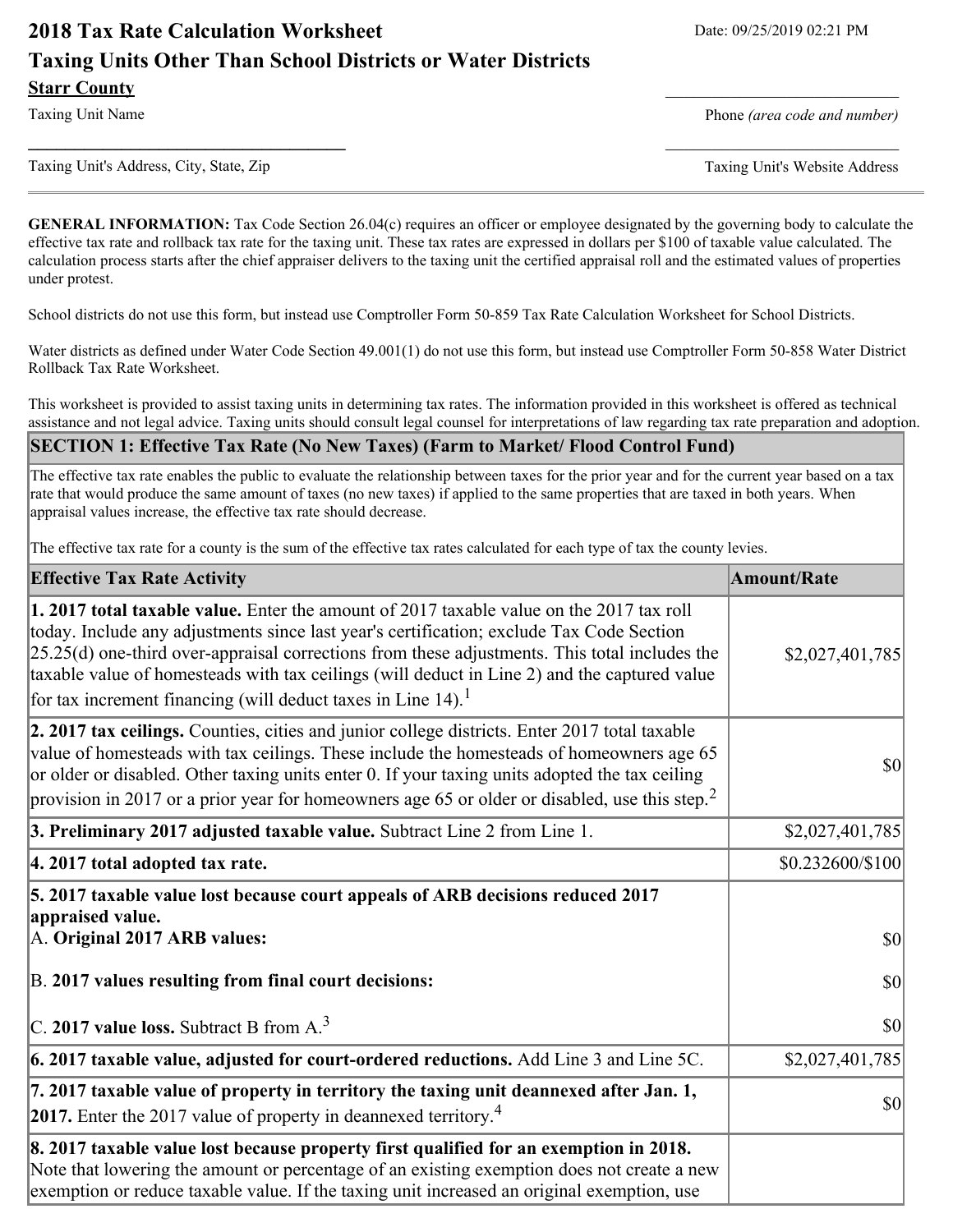| the difference between the original exempted amount and the increased exempted amount.<br>Do not include value lost due to freeport or goods-in-transit exemptions.                                                                                                                                                                                                                                                       |                 |
|---------------------------------------------------------------------------------------------------------------------------------------------------------------------------------------------------------------------------------------------------------------------------------------------------------------------------------------------------------------------------------------------------------------------------|-----------------|
| A. Absolute exemptions. Use 2017 market value:                                                                                                                                                                                                                                                                                                                                                                            | \$1,039,329     |
| B. Partial exemptions. 2018 exemption amount or 2018 percentage exemption times 2017<br>value:                                                                                                                                                                                                                                                                                                                            | \$705,000       |
| C. Value loss. Add A and $B^5$                                                                                                                                                                                                                                                                                                                                                                                            | \$1,744,329     |
| 9. 2017 taxable value lost because property first qualified for agricultural appraisal (1-<br>d or 1-d-1), timber appraisal, recreational/scenic appraisal or public access airport<br>special appraisal in 2018. Use only properties that qualified in 2018 for the first time; do<br>not use properties that qualified in 2017.                                                                                         |                 |
| A. 2017 market value:                                                                                                                                                                                                                                                                                                                                                                                                     | \$2,235,622     |
| B. 2018 productivity or special appraised value:                                                                                                                                                                                                                                                                                                                                                                          | \$120,000       |
| C. Value loss. Subtract B from $A6$                                                                                                                                                                                                                                                                                                                                                                                       | \$2,115,622     |
| 10. Total adjustments for lost value. Add lines 7, 8C and 9C.                                                                                                                                                                                                                                                                                                                                                             | \$3,859,951     |
| 11. 2017 adjusted taxable value. Subtract Line 10 from Line 6.                                                                                                                                                                                                                                                                                                                                                            | \$2,023,541,834 |
| 12. Adjusted 2017 taxes. Multiply Line 4 by Line 11 and divide by \$100.                                                                                                                                                                                                                                                                                                                                                  | \$4,706,758]    |
| 13. Taxes refunded for tax years preceding tax year 2017. Enter the amount of taxes<br>refunded by the taxing unit for tax years preceding tax year 2017. Types of refunds include<br>court decisions, Tax Code Section 25.25(b) and (c) corrections and Tax Code Section 31.11<br>payment errors. Do not include refunds for tax year 2017. This line applies only to tax years<br>preceding tax year 2017. <sup>7</sup> | \$2,756         |
| 14. Taxes in tax increment financing (TIF) for tax year 2017. Enter the amount of taxes<br>paid into the tax increment fund for a reinvestment zone as agreed by the taxing unit. If the<br>taxing unit has no 2018 captured appraised value in Line 16D, enter $0.8$                                                                                                                                                     | $ 10\rangle$    |
| 15. Adjusted 2017 taxes with refunds and TIF adjustment. Add Lines 12 and 13, subtract<br>Line $149$                                                                                                                                                                                                                                                                                                                      | \$4,709,514     |
| 16. Total 2018 taxable value on the 2018 certified appraisal roll today. This value<br>includes only certified values and includes the total taxable value of homesteads with tax<br>ceilings (will deduct in Line 18). These homesteads include homeowners age 65 or older or<br>disabled. $10$                                                                                                                          |                 |
| A. Certified values:                                                                                                                                                                                                                                                                                                                                                                                                      | \$2,105,345,042 |
| B. Counties: Include railroad rolling stock values certified by the Comptroller's office:                                                                                                                                                                                                                                                                                                                                 | $ 10\rangle$    |
| C. Pollution control and energy storage system exemption: Deduct the value of property<br>exempted for the current tax year for the first time as pollution control or energy storage<br>system property:                                                                                                                                                                                                                 | $ 10\rangle$    |
| D. Tax increment financing: Deduct the 2018 captured appraised value of property taxable<br>by a taxing unit in a tax increment financing zone for which the 2018 taxes will be deposited<br>into the tax increment fund. Do not include any new property value that will be included in                                                                                                                                  | $ 10\rangle$    |
| Line 21 below. <sup>11</sup>                                                                                                                                                                                                                                                                                                                                                                                              | \$2,105,345,042 |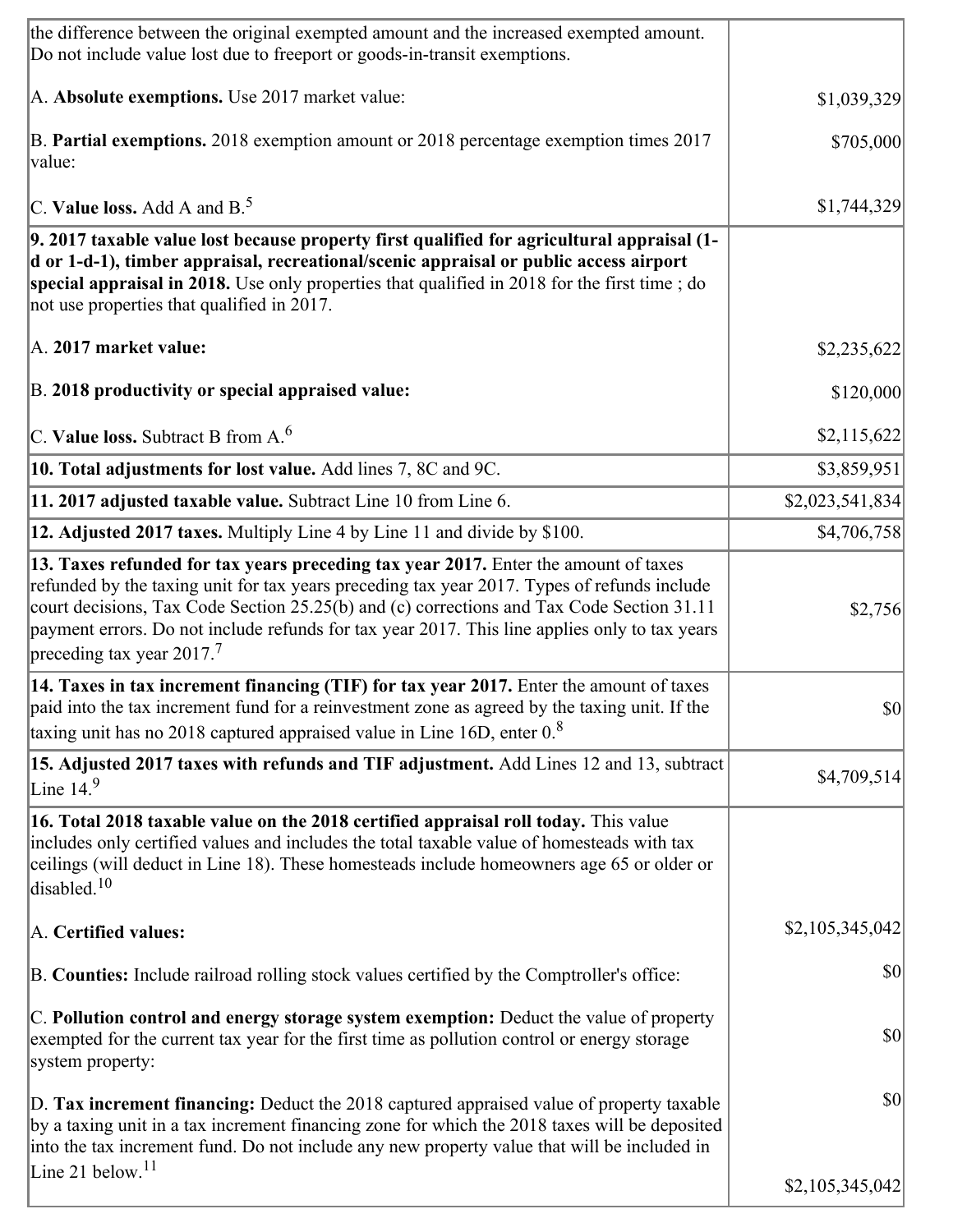| <b>E. Total 2018 value.</b> Add A and B, then subtract C and D.                                                                                                                                                                                                                                                                                                                                                                                                                                                                                                                                                                                                                                                          |                  |
|--------------------------------------------------------------------------------------------------------------------------------------------------------------------------------------------------------------------------------------------------------------------------------------------------------------------------------------------------------------------------------------------------------------------------------------------------------------------------------------------------------------------------------------------------------------------------------------------------------------------------------------------------------------------------------------------------------------------------|------------------|
| $ 17$ . Total value of properties under protest or not included on certified appraisal roll. <sup>12</sup>                                                                                                                                                                                                                                                                                                                                                                                                                                                                                                                                                                                                               |                  |
| A. 2018 taxable value of properties under protest. The chief appraiser certifies a list of<br>properties still under ARB protest. The list shows the appraisal district's value and the<br>taxpayer's claimed value, if any, or an estimate of the value if the taxpayer wins. For each of<br>the properties under protest, use the lowest of these values. Enter the total value. <sup>13</sup>                                                                                                                                                                                                                                                                                                                         | \$2,054,848      |
| B. 2018 value of properties not under protest or included on certified appraisal roll.<br>The chief appraiser gives taxing units a list of those taxable properties that the chief<br>appraiser knows about, but are not included in the appraisal roll certification. These<br>properties also are not on the list of properties that are still under protest. On this list of<br>properties, the chief appraiser includes the market value, appraised value and exemptions for<br>the preceding year and a reasonable estimate of the market value, appraised value and<br>exemptions for the current year. Use the lower market, appraised or taxable value (as<br>appropriate). Enter the total value. <sup>14</sup> | \$0              |
|                                                                                                                                                                                                                                                                                                                                                                                                                                                                                                                                                                                                                                                                                                                          | \$2,054,848      |
| C. Total value under protest or not certified: Add A and B.                                                                                                                                                                                                                                                                                                                                                                                                                                                                                                                                                                                                                                                              |                  |
| 18. 2018 tax ceilings. Counties, cities and junior colleges enter 2018 total taxable value of<br>homesteads with tax ceilings. These include the homesteads of homeowners age 65 or older<br>or disabled. Other taxing units enter 0. If your taxing units adopted the tax ceiling provision<br>$\vert$ in 2017 or a prior year for homeowners age 65 or older or disabled, use this step. <sup>15</sup>                                                                                                                                                                                                                                                                                                                 | 30               |
| 19. 2018 total taxable value. Add Lines 16E and 17C. Subtract Line 18.                                                                                                                                                                                                                                                                                                                                                                                                                                                                                                                                                                                                                                                   | \$2,107,399,890  |
| 20. Total 2018 taxable value of properties in territory annexed after Jan. 1, 2017.<br>Include both real and personal property. Enter the 2018 value of property in territory<br>$\frac{16}{2}$                                                                                                                                                                                                                                                                                                                                                                                                                                                                                                                          | \$0              |
| 21. Total 2018 taxable value of new improvements and new personal property located<br>in new improvements. New means the item was not on the appraisal roll in 2017. An<br>improvement is a building, structure, fixture or fence erected on or affixed to land. New<br>additions to existing improvements may be included if the appraised value can be<br>determined. New personal property in a new improvement must have been brought into the<br>taxing unit after Jan. 1, 2017, and be located in a new improvement. New improvements do<br>include property on which a tax abatement agreement has expired for $2018$ . <sup>17</sup>                                                                             | \$35,867,291     |
| 22. Total adjustments to the 2018 taxable value. Add Lines 20 and 21.                                                                                                                                                                                                                                                                                                                                                                                                                                                                                                                                                                                                                                                    | \$35,867,291     |
| 23. 2018 adjusted taxable value. Subtract Line 22 from Line 19.                                                                                                                                                                                                                                                                                                                                                                                                                                                                                                                                                                                                                                                          | \$2,071,532,599  |
| 24. 2018 effective tax rate. Divide Line 15 by Line 23 and multiply by $$100$ . <sup>18</sup>                                                                                                                                                                                                                                                                                                                                                                                                                                                                                                                                                                                                                            | \$0.227344/\$100 |
| 25. COUNTIES ONLY. Add together the effective tax rates for each type of tax the county<br>levies. The total is the 2018 county effective tax rate. <sup>19</sup>                                                                                                                                                                                                                                                                                                                                                                                                                                                                                                                                                        | \$0.761969/\$100 |
|                                                                                                                                                                                                                                                                                                                                                                                                                                                                                                                                                                                                                                                                                                                          |                  |

- <sup>1</sup>Tex. Tax Code Section 26.012(14) <sup>9</sup>Tex. Tax Code Section 26.012(13) <sup>9</sup>Tex. Tax Code Section 26.012 <sup>2</sup>Tex. Tax Code Section 26.012(14)<br><sup>3</sup>Tex. Tax Code Section 26.012(13)
	-
	-
- <sup>3</sup>Tex. Tax Code Section 26.012(13) <sup>11</sup>Tex. Tax Code Section 26.03(c) <sup>4</sup>Tex. Tax Code Section 26.01(c)
	-
- 
- <sup>6</sup>Tex. Tax Code Section 26.012(15)<br><sup>7</sup>Tex. Tax Code Section 26.012(13)
- 
- 
- <sup>4</sup>Tex. Tax Code Section 26.012(15) <sup>12</sup>Tex. Tax Code Section 26.01(c) and (d)<br><sup>5</sup>Tex. Tax Code Section 26.012(15) <sup>13</sup>Tex. Tax Code Section 26.01(c)
	- <sup>13</sup>Tex. Tax Code Section 26.01(c) <sup>14</sup>Tex. Tax Code Section 26.01(d)
	-
- <sup>7</sup>Tex. Tax Code Section 26.012(13) <sup>15</sup>Tex. Tax Code Section 26.012(6)<br><sup>8</sup>Tex. Tax Code Section 26.03(c) <sup>16</sup>Tex. Tax Code Section 26.012(17)
	- $16$ Tex. Tax Code Section 26.012(17)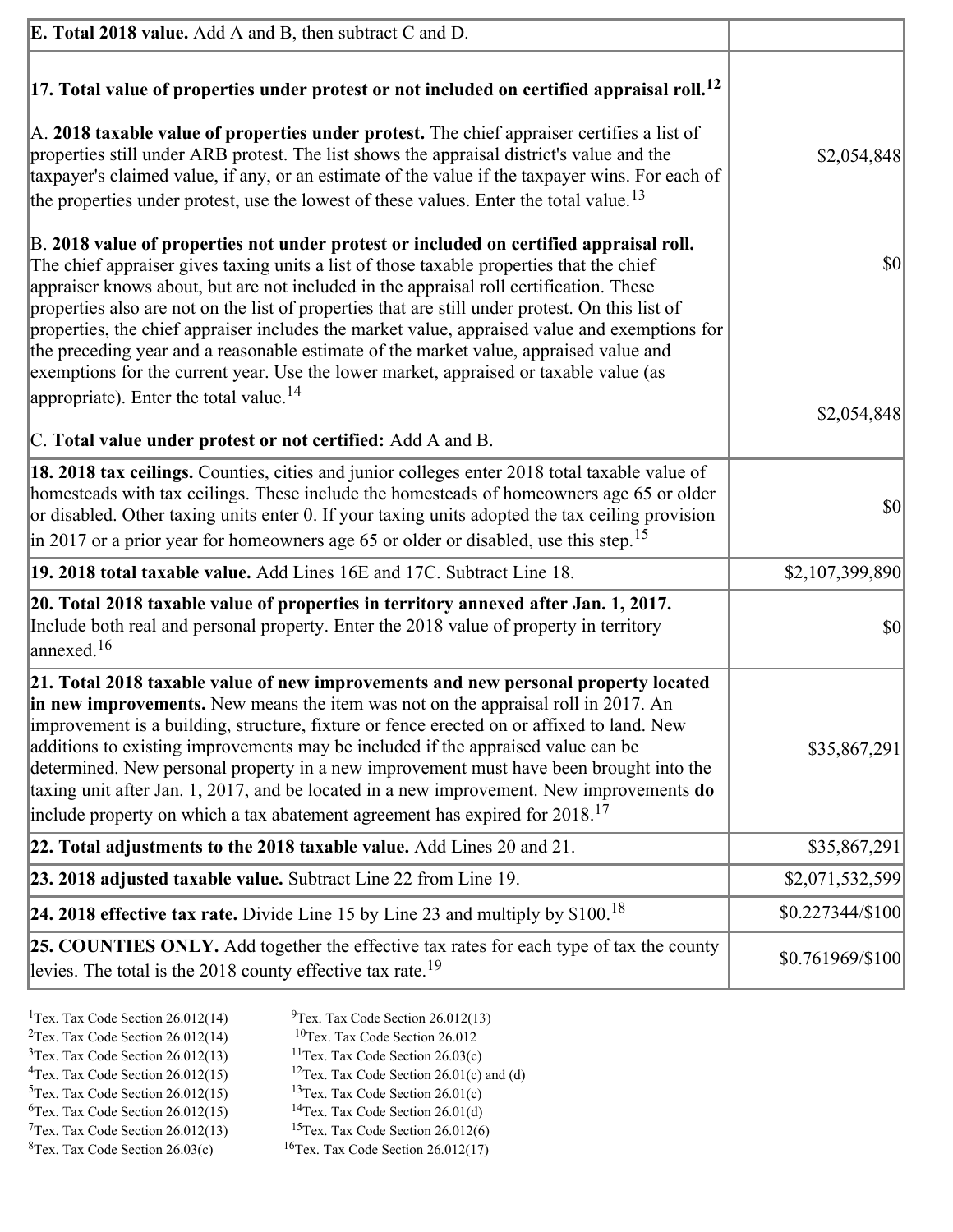# **SECTION 2: Rollback Tax Rate (Farm to Market/Flood Control Fund)**

The rollback tax rate is split into two separate rates:

- 1. **Maintenance and Operations (M&O):** The M&O portion is the tax rate that is needed to raise the same amount of taxes that the taxing unit levied in the prior year plus eight percent. This rate accounts for such things as salaries, utilities and day-to-day operations.
- 2. **Debt:** The debt tax rate includes the debt service necessary to pay the taxing unit's debt payments in the coming year. This rate accounts for principal and interest on bonds and other debt secured by property tax revenue.

The rollback tax rate for a county is the sum of the rollback tax rates calculated for each type of tax the county levies. In most cases the rollback tax rate exceeds the effective tax rate, but occasionally decreases in a taxing unit's debt service will cause the effective tax rate to be higher than the rollback tax rate.

| <b>Rollback Tax Rate Activity</b>                                                                                                                                                                                                                                                                                                                                                                                                                                                                                                                                                                                                                                              | <b>Amount/Rate</b>                  |
|--------------------------------------------------------------------------------------------------------------------------------------------------------------------------------------------------------------------------------------------------------------------------------------------------------------------------------------------------------------------------------------------------------------------------------------------------------------------------------------------------------------------------------------------------------------------------------------------------------------------------------------------------------------------------------|-------------------------------------|
| 26. 2017 maintenance and operations ( $M&O$ ) tax rate.                                                                                                                                                                                                                                                                                                                                                                                                                                                                                                                                                                                                                        | \$0.232600/\$100                    |
| 27. 2017 adjusted taxable value. Enter the amount from Line 11.                                                                                                                                                                                                                                                                                                                                                                                                                                                                                                                                                                                                                | \$2,023,541,834                     |
| 28. 2017 M&O taxes.                                                                                                                                                                                                                                                                                                                                                                                                                                                                                                                                                                                                                                                            |                                     |
| A. Multiply Line 26 by Line 27 and divide by $$100$ .                                                                                                                                                                                                                                                                                                                                                                                                                                                                                                                                                                                                                          | \$4,706,758                         |
| B. Cities, counties and hospital districts with additional sales tax: Amount of additional<br>sales tax collected and spent on M&O expenses in 2017. Enter amount from full year's sales<br>tax revenue spent for M&O in 2017 fiscal year, if any. Other taxing units enter 0. Counties<br>exclude any amount that was spent for economic development grants from the amount of<br>sales tax spent.                                                                                                                                                                                                                                                                            | $\vert \mathbf{S} \mathbf{O} \vert$ |
| C. Counties: Enter the amount for the state criminal justice mandate. If second or later year,<br>the amount is for increased cost above last year's amount. Other taxing units enter 0.                                                                                                                                                                                                                                                                                                                                                                                                                                                                                       | $ 10\rangle$                        |
| <b>D. Transferring function:</b> If discontinuing all of a department, function or activity and<br>transferring it to another taxing unit by written contract, enter the amount spent by the taxing<br>unit discontinuing the function in the 12 months preceding the month of this calculation. If<br>the taxing unit did not operate this function for this 12-month period, use the amount spent<br>in the last full fiscal year in which the taxing unit operated the function. The taxing unit<br>discontinuing the function will subtract this amount in H below. The taxing unit receiving<br>the function will add this amount in H below. Other taxing units enter 0. | $ 10\rangle$                        |
| E. Taxes refunded for years preceding tax year 2017: Enter the amount of M&O taxes<br>refunded in the preceding year for taxes before that year. Types of refunds include court<br>decisions, Tax Code Section 25.25(b) and (c) corrections and Tax Code Section 31.11<br>payment errors. Do not include refunds for tax year 2017. This line applies only to tax years<br>preceding tax year 2017.                                                                                                                                                                                                                                                                            | \$2,756                             |
| <b>F. Enhanced indigent health care expenditures:</b> Enter the increased amount for the<br>current year's enhanced indigent health care expenditures above the preceding tax year's<br>enhanced indigent health care expenditures, less any state assistance.                                                                                                                                                                                                                                                                                                                                                                                                                 | <b>\$0</b>                          |
| <b>G. Taxes in TIF:</b> Enter the amount of taxes paid into the tax increment fund for a<br>reinvestment zone as agreed by the taxing taxing unit. If the taxing unit has no 2018<br>captured appraised value in Line 16D, enter 0.                                                                                                                                                                                                                                                                                                                                                                                                                                            | $ 10\rangle$                        |
| <b>H. Adjusted M&amp;O Taxes.</b> Add A, B, C, E and F. For taxing unit with D, subtract if<br>discontinuing function and add if receiving function. Subtract G.                                                                                                                                                                                                                                                                                                                                                                                                                                                                                                               | \$4,709,514                         |
| 29. 2018 adjusted taxable value. Enter Line 23 from the Effective Tax Rate Worksheet.                                                                                                                                                                                                                                                                                                                                                                                                                                                                                                                                                                                          | \$2,071,532,599                     |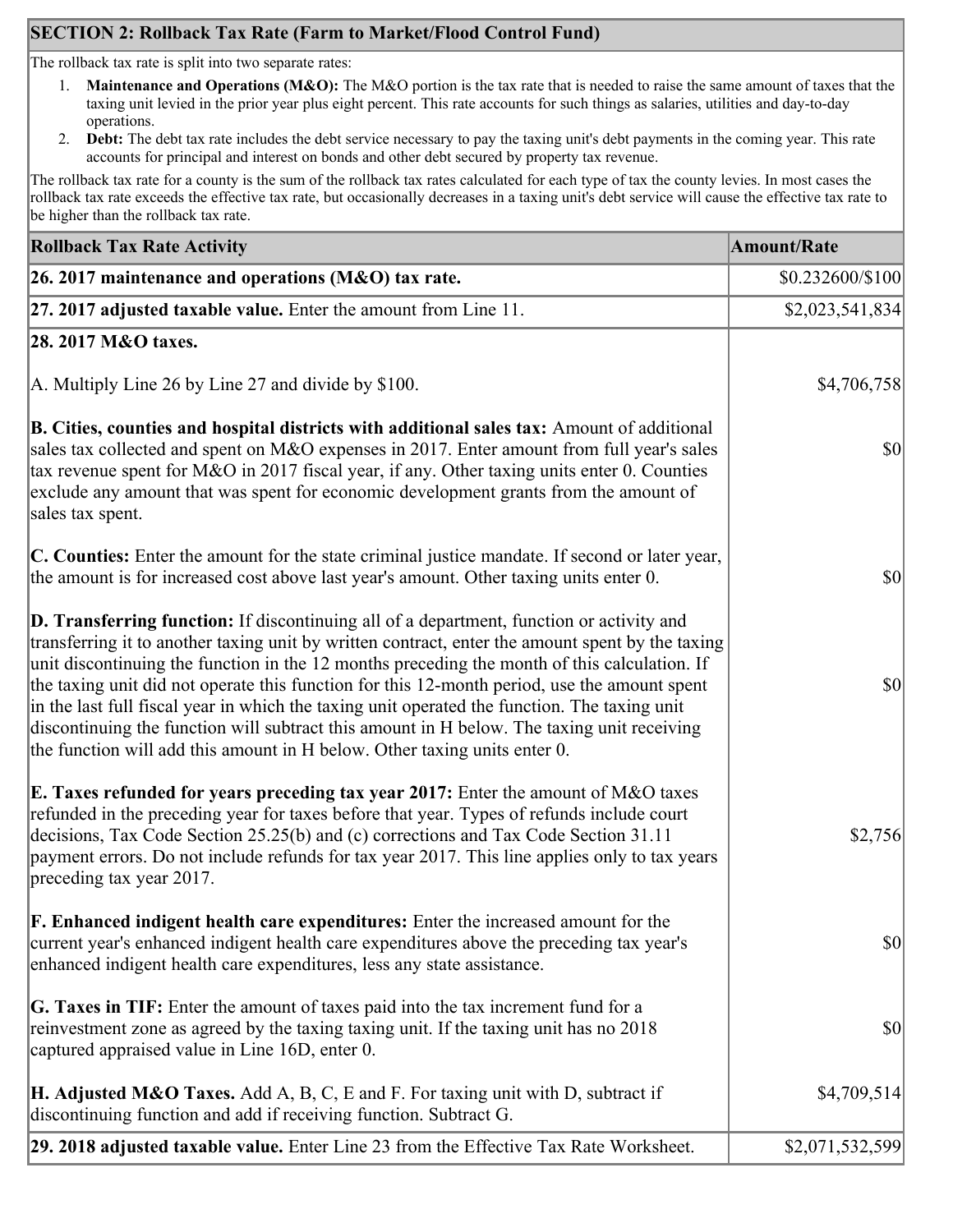| 30. 2018 effective maintenance and operations rate. Divide Line 28H by Line 29 and<br>multiply by \$100.                                                                                                                                                                                                                                                                                      | \$0.227344/\$100  |
|-----------------------------------------------------------------------------------------------------------------------------------------------------------------------------------------------------------------------------------------------------------------------------------------------------------------------------------------------------------------------------------------------|-------------------|
| $31.2018$ rollback maintenance and operation rate. Multiply Line 30 by 1.08.                                                                                                                                                                                                                                                                                                                  | $$0.245531/\$100$ |
| 32. Total 2018 debt to be paid with property taxes and additional sales tax revenue.<br>Debt means the interest and principal that will be paid on debts that:<br>$(1)$ are paid by property taxes,<br>$(2)$ are secured by property taxes,<br>$(3)$ are scheduled for payment over a period longer than one year and<br>$(4)$ are not classified in the taxing unit's budget as M&O expenses |                   |
| A. Debt also includes contractual payments to other taxing units that have incurred debts on<br>behalf of this taxing unit, if those debts meet the four conditions above. Include only<br>amounts that will be paid from property tax revenue. Do not include appraisal district budget<br>payments. Enter debt amount.                                                                      | $ 10\rangle$      |
| B. Subtract <b>unencumbered fund amount</b> used to reduce total debt.                                                                                                                                                                                                                                                                                                                        | $ 10\rangle$      |
| C. Subtract <b>amount paid</b> from other resources.                                                                                                                                                                                                                                                                                                                                          |                   |
| D. Adjusted debt. Subtract B and C from A.                                                                                                                                                                                                                                                                                                                                                    | $ 10\rangle$      |
|                                                                                                                                                                                                                                                                                                                                                                                               | $ 10\rangle$      |
| 33. Certified 2017 excess debt collections. Enter the amount certified by the collector.                                                                                                                                                                                                                                                                                                      | $ 10\rangle$      |
| 34. Adjusted 2018 debt. Subtract Line 33 from Line 32D.                                                                                                                                                                                                                                                                                                                                       | \$0               |
| 35. Certified 2018 anticipated collection rate. Enter the rate certified by the collector. If<br>the rate is 100 percent or greater, enter 100 percent.                                                                                                                                                                                                                                       | 100.00%           |
| 36. 2018 debt adjusted for collections. Divide Line 34 by Line 35                                                                                                                                                                                                                                                                                                                             | $ 10\rangle$      |
| <b>37. 2018 total taxable value.</b> Enter the amount on Line 19.                                                                                                                                                                                                                                                                                                                             | \$2,107,399,890   |
| <b>38. 2018 debt tax rate.</b> Divide Line 36 by Line 37 and multiply by \$100.                                                                                                                                                                                                                                                                                                               | \$0.000000/\$100  |
| 39. 2018 rollback tax rate. Add Lines 31 and 38.                                                                                                                                                                                                                                                                                                                                              | $$0.245531/\$100$ |
| 40. COUNTIES ONLY. Add together the rollback tax rates for each type of tax the county<br>levies. The total is the 2018 county rollback tax rate.                                                                                                                                                                                                                                             | \$0.854316/\$100  |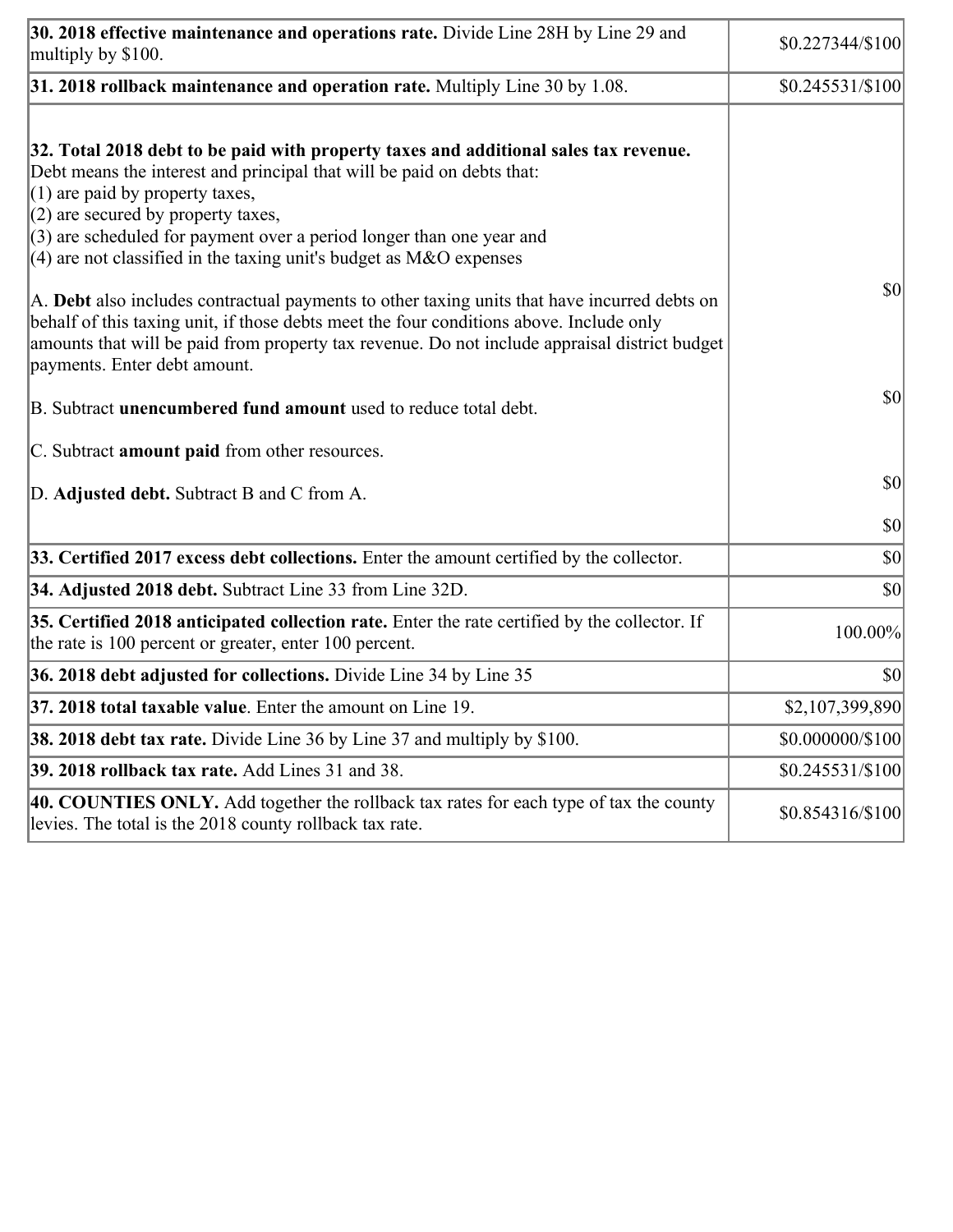## **SECTION 3: Additional Sales Tax to Reduce Property Taxes**

Cities, counties and hospital districts may levy a sales tax specifically to reduce property taxes. Local voters by election must approve imposing or abolishing the additional sales tax. If approved, the taxing unit must reduce its effective and rollback tax rates to offset the expected sales tax revenue.

This section should only be completed by a county, city or hospital district that is required to adjust its effective tax rate and/or rollback tax rate because it adopted the additional sales tax.

| <b>Activity</b>                                                                                                                                                                                                                                                                                                                                                                                                                                                                                                                                                                    | <b>Amount/Rate</b> |
|------------------------------------------------------------------------------------------------------------------------------------------------------------------------------------------------------------------------------------------------------------------------------------------------------------------------------------------------------------------------------------------------------------------------------------------------------------------------------------------------------------------------------------------------------------------------------------|--------------------|
| 41. Taxable Sales. For taxing units that adopted the sales tax in November 2017 or May<br>[2018, enter the Comptroller's estimate of taxable sales for the previous four quarters. <sup>20</sup><br>Estimates of taxable sales may be obtained through the Comptroller's Allocation Historical<br><b>Summary</b> webpage. Taxing units that adopted the sales tax before November 2017, skip this<br>line.                                                                                                                                                                         | \$0                |
| 42. Estimated sales tax revenue. Counties exclude any amount that is or will be spent for<br>economic development grants from the amount of estimated sales tax revenue. <sup>21</sup> Taxing<br>units that adopted the sales tax in November 2017 or in May 2018.<br>Multiply the amount on Line 41 by the sales tax rate (.01, .005 or .0025, as applicable) and<br>multiply the result by .95. <sup>22</sup><br> - or -<br>Taxing units that adopted the sales tax before November 2017.<br>Enter the sales tax revenue for the previous four quarters. Do not multiply by .95. | \$0                |
| 43. 2018 total taxable value. Enter the amount from Line 37 of the Rollback Tax Rate<br>Worksheet.                                                                                                                                                                                                                                                                                                                                                                                                                                                                                 | \$2,049,889,036    |
| 44. Sales tax adjustment rate. Divide Line 42 by Line 43 and multiply by $$100$ .                                                                                                                                                                                                                                                                                                                                                                                                                                                                                                  | \$0/\$100          |
| 45. 2018 effective tax rate, unadjusted for sales tax. <sup>23</sup> Enter the rate from Line 24 or 25,<br>as applicable, on the Effective Tax Rate Worksheet.                                                                                                                                                                                                                                                                                                                                                                                                                     | \$0.761969/\$100   |
| 46. 2018 effective tax rate, adjusted for sales tax. Taxing units that adopted the sales tax in<br>November 2017 or in May 2018. Subtract Line 44 from Line 45. Skip to Line 47 if you<br>adopted the additional sales tax before November 2017.                                                                                                                                                                                                                                                                                                                                   | \$0.761969/\$100   |
| 47. 2018 rollback tax rate, unadjusted for sales tax. <sup>24</sup> Enter the rate from Line 39 or 40,<br>as applicable, of the Rollback Tax Rate Worksheet.                                                                                                                                                                                                                                                                                                                                                                                                                       | \$0.854316/\$100   |
| 48. 2018 rollback tax rate, adjusted for sales tax. Subtract Line 44 from Line 47.                                                                                                                                                                                                                                                                                                                                                                                                                                                                                                 | \$0.854316/\$100   |

<sup>17</sup>Tex. Tax Code Section 26.012(17)

<sup>18</sup>Tex. Tax Code Section 26.04(c)

<sup>19</sup>Tex. Tax Code Section 26.04(d)

 $20$ Tex. Tax Code Section 26.041(d)

<sup>21</sup>Tex. Tax Code Section  $26.041(i)$ 

 $22$ Tex. Tax Code Section 26.041(d)

 $23$ Tex. Tax Code Section 26.04(c)  $24$ Tex. Tax Code Section 26.04(c)